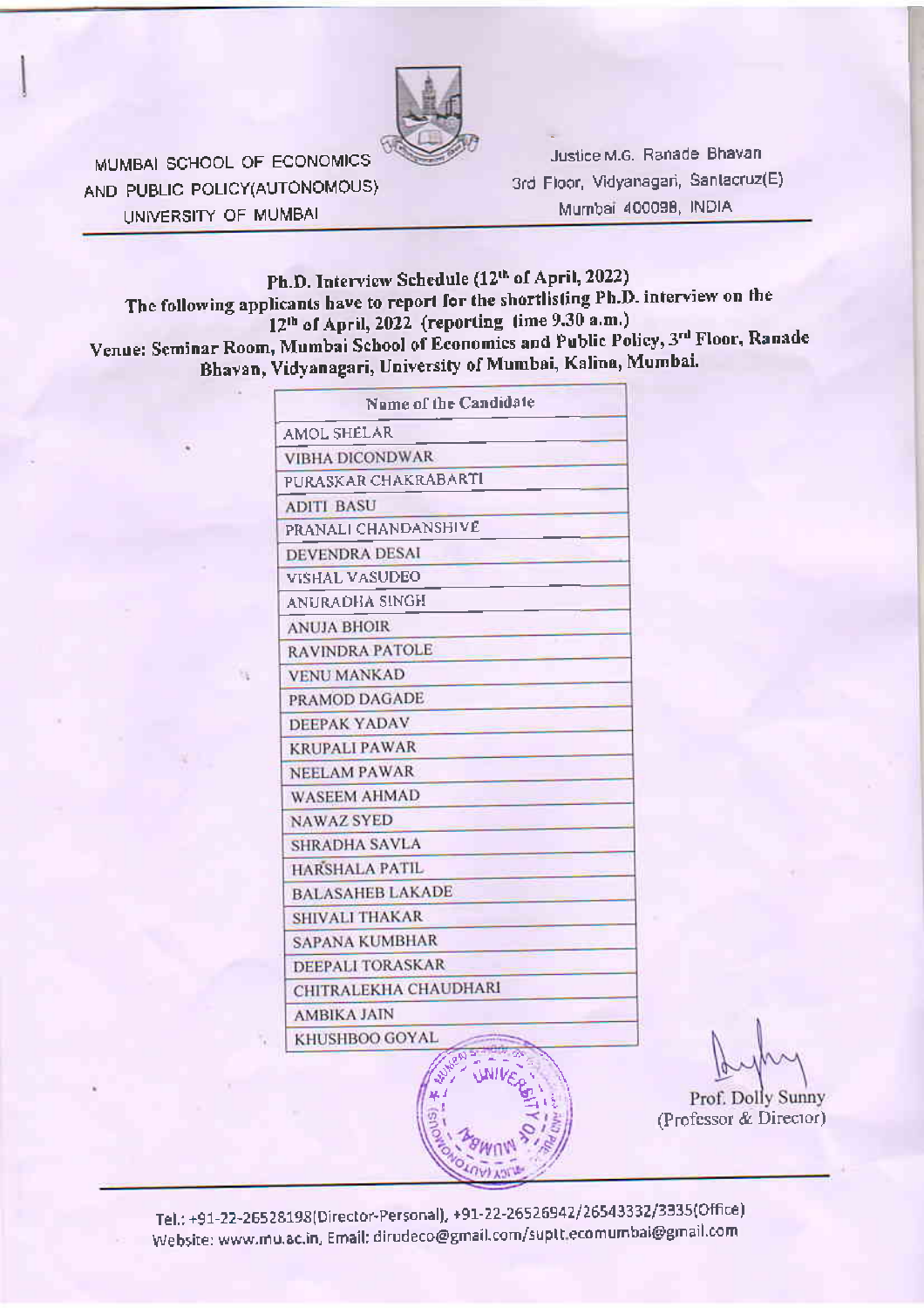

MUMBAI SCHOOL OF ECONOMICS AND PUBLIC POLICY(AUTONOMOUS) UNIVERSITY OF MUMBAI

Justice M.G. Ranade Bhavan 3rd Floor, Vidyanagari, Santacruz(E) Mumbai 400098, INDIA

#### Ph.D. Interview Schedule (13th of April, 2022) The following applicants have to report for the shortlisting Ph.D. interview on the 13<sup>th</sup> of April, 2022 (reporting time 9.30 a.m.) Venue: Seminar Room, Mumbai School of Economics and Public Policy, 3rd Floor, Ranade Bhavan, Vidyanagari, University of Mumbai, Kalina, Mumbai.

| Name of the Candidate |
|-----------------------|
| ROHIT PITHALE         |
| VIRAG PASWAN          |
| BHAVANA GAIKWAD       |
| RUPANSHI PRUTHI       |
| SUFFIYA SHAIKH        |
| ANUSHKA MANJREKAR     |
| DIKSHA MISHRA         |
| MAULI KATHULE         |
| <b>JAVEED GANIE</b>   |
| <b>DIPIKA SAHU</b>    |
| RUPALI MAHAJAN        |
| <b>MELVIN VINCENT</b> |
| VANDITA RAI           |
| MUGDHA KHANDELWAL     |



Prof. Dolly Sunny (Professor & Director)

Tel.: +91-22-26528198(Director-Personal), +91-22-26526942/26543332/3335(Office) Website: www.mu.ac.in, Email: dirudeco@gmail.com/suptt.ecomumbai@gmail.com